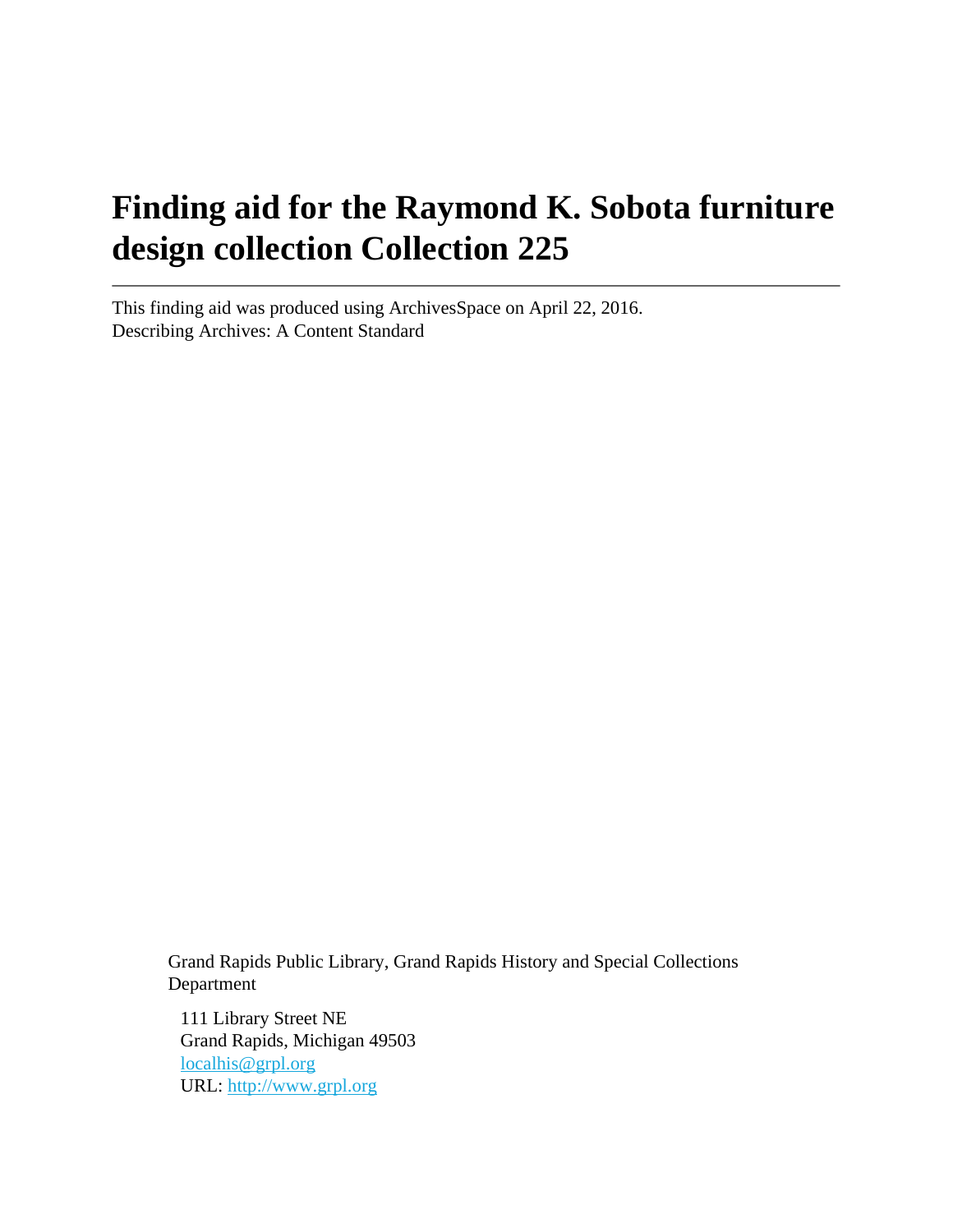# <span id="page-1-0"></span>**Table of Contents**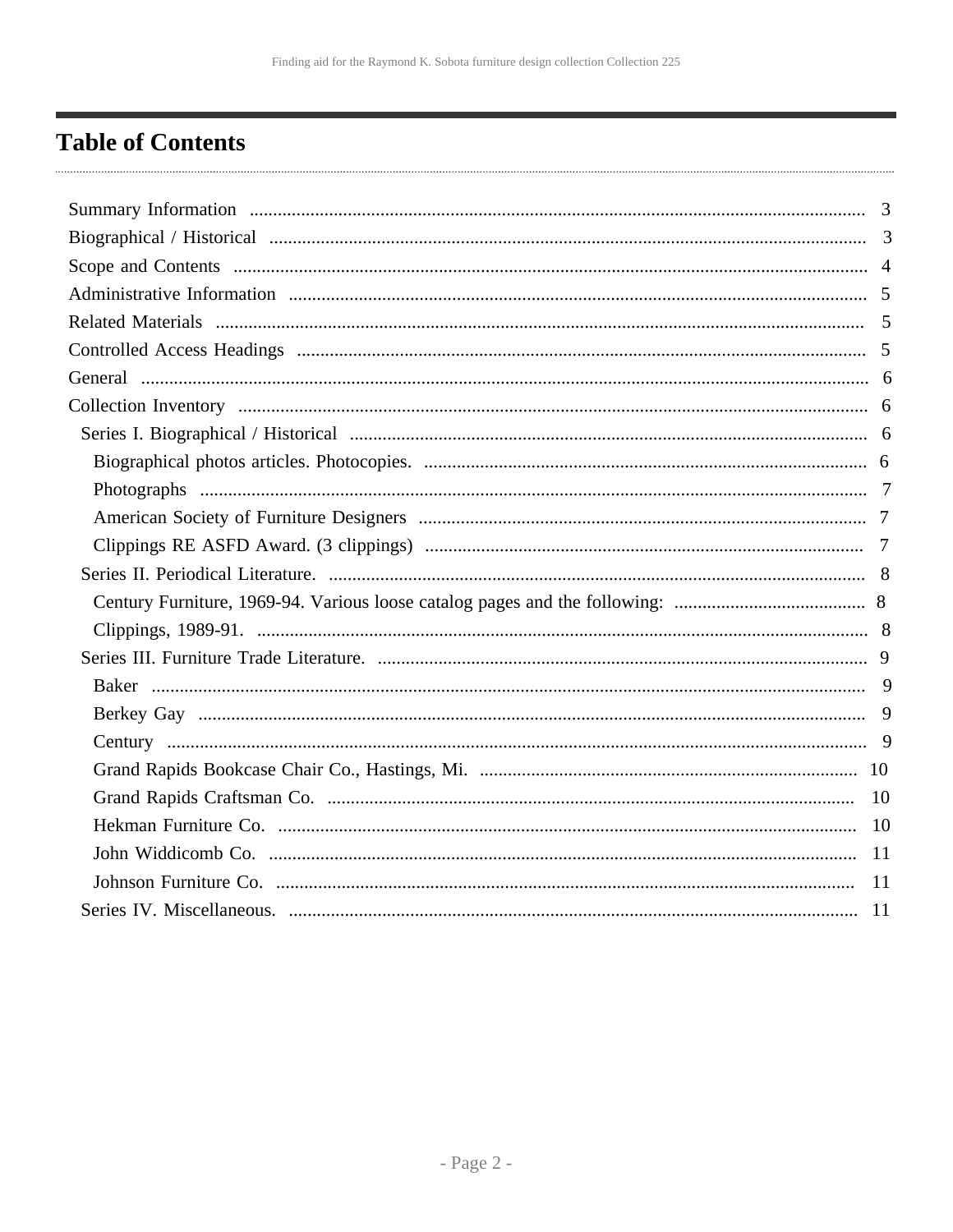### <span id="page-2-0"></span>**Summary Information**

| <b>Repository:</b>                  | Grand Rapids Public Library, Grand Rapids History and Special<br><b>Collections Department</b>                                                                                                                                                                                                                                                                                                                                                                                                                           |
|-------------------------------------|--------------------------------------------------------------------------------------------------------------------------------------------------------------------------------------------------------------------------------------------------------------------------------------------------------------------------------------------------------------------------------------------------------------------------------------------------------------------------------------------------------------------------|
| <b>Creator:</b>                     | Sobota, Raymond K.                                                                                                                                                                                                                                                                                                                                                                                                                                                                                                       |
| <b>Title:</b>                       | Raymond K. Sobota furniture design collection                                                                                                                                                                                                                                                                                                                                                                                                                                                                            |
| ID:                                 | Collection 225                                                                                                                                                                                                                                                                                                                                                                                                                                                                                                           |
| Date [inclusive]:                   | n.d.                                                                                                                                                                                                                                                                                                                                                                                                                                                                                                                     |
| <b>Physical Description:</b>        | 3.3 Linear Feet Four boxes                                                                                                                                                                                                                                                                                                                                                                                                                                                                                               |
| Language of the<br><b>Material:</b> | English                                                                                                                                                                                                                                                                                                                                                                                                                                                                                                                  |
| Abstract:                           | Raymond Karl Sobota (1914-2010) was a Grand Rapids, Michigan<br>furniture designer. Mr. Sobota graduated from the Kendall School of<br>Art & Design in 1946. He primarily designed for Century Furniture<br>but also did work for the Grand Rapids Bookcase and Chair Co., the<br>Mt. Airy Furniture Co. and Hekman Furniture. The trade literature in<br>this collection documents Sobota's reference library as well as his own<br>furniture design. Also included are photographs and biographical news<br>clippings. |

**^** [Return to Table of Contents](#page-1-0)

# <span id="page-2-1"></span>**Biographical / Historical**

Raymond Karl Sobota (1914-2010) was the son of Stanley and Josephine Sobota, second generation immigrants from Poland and Germany, respectively. Raymond and his twin brother, Gerald (1914-1987), were born just a year after their sister Dorothy (Mrs. Leslie Bohn). Another brother, Thomas (d. 1997), followed about 11 years later.

Sobota's uncle, Karl Schmidt, for whom he was named, designed for the Berkey & Gay Furniture Company, among others.

Sobota graduated from the furniture design program at Kendall School of Art & Design in 1946 and apprenticed with his uncle for seven years. This experience led to design work for the Grand Rapids Bookcase and Chair Co., the Mt. Airy Furniture Co. and Hekman Furniture. Sobota has the longest association, however, with the Century Furniture Co., first designing for them in 1954 and being most visible in their trade literature from the 1960s into the 1990s. As the furniture companies moved to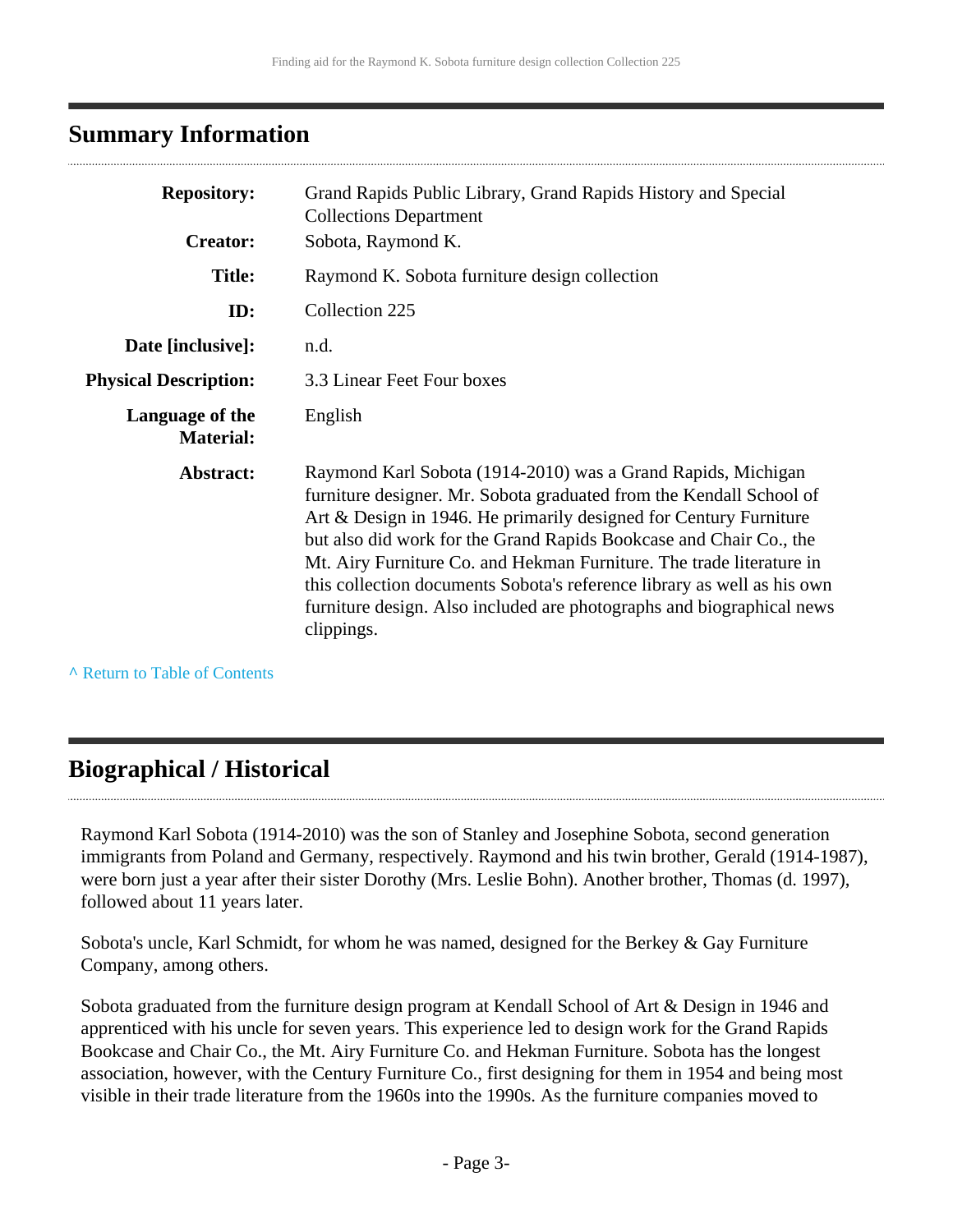the southeast, so did Raymond and his wife Jeanne, first living part-time in Florida in the winters, and becoming permanent residents there in May 1973.

Sobota was honored with the American Society of Furniture Designers' (ASFD) Distinguished Designer Award in 1989. He also received a Lifetime Achievement Award from Ferris State University's Kendall College of Art and Design in 2000, honoring his 60 years as a furniture designer. That award was accepted for him by his nephew, David Sobota.

This collection was given to the Library by Bonnie Terpstra, who is Raymond Sobota's daughter, as well as a former employee of the Grand Rapids Public Library.

Mr. Sobota lived in Florida from 1972 until his death in 2010.

**^** [Return to Table of Contents](#page-1-0)

### <span id="page-3-0"></span>**Scope and Contents**

Trade literature in the collection documents Sobota's reference library as well as his own furniture design. Those incorporating other designers include the Berkey & Gay Style Book, which may include works of his uncle Karl Schmidt, Widdicomb designs by T.H. Robsjohn-Gibbings, Renzo R. Rutili designs for Johnson Furniture Co. and Finn Juhl's designs for Baker. Sobota is known to have worked for the Grand Rapids Bookcase & Chair Co. and Hekman Furniture, though it is unknown if the catalogs in this collection document his own work. For the great part of his life he designed for the Century Furniture Co., with some of that work represented in the trade catalogs in this collection.

The Century Furniture Company catalogs in this collection document Sobota's classically based style designs including the Carlton House New World Regency of the 1960s and later the Chambery 19th century French Provincial and the Claridge 18th century Georgian references. One of his earliest styles for Century was Citations in 1954. He designed 135 collections for Century, all starting with the letter "C;" except his personal favorite, the "Sobota" Collection which has an oriental style adapted from the Chinese Ming period. One of his earliest suggestions to Century was to acquisition rights from the Henry Ford Museum for their furniture collection.

Trade catalogs with Sobota's ownership mark have also been found in Coll. 232, the Grand Rapids Public Library Furniture Design Collection.

**^** [Return to Table of Contents](#page-1-0)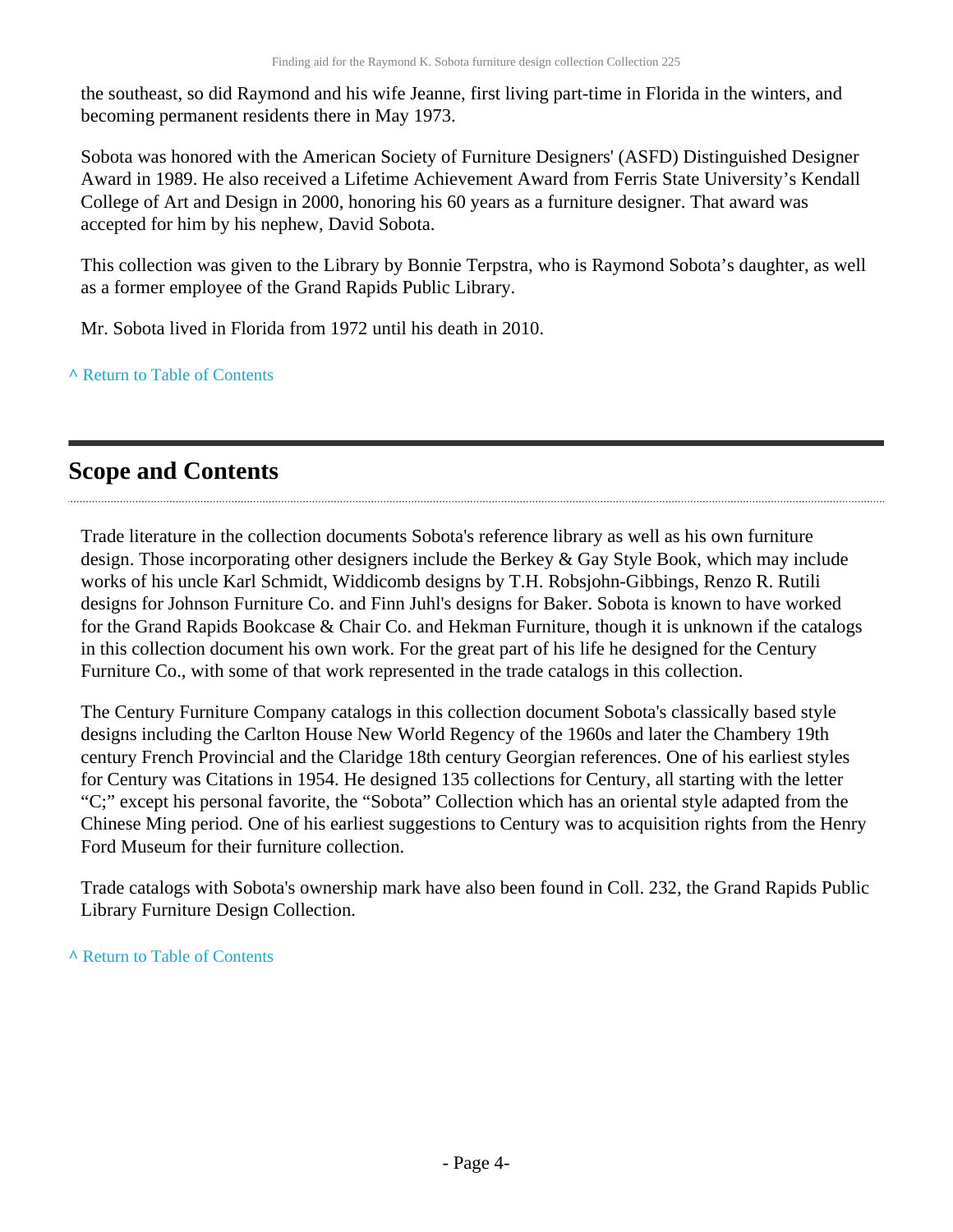### <span id="page-4-0"></span>**Administrative Information**

#### **Publication Statement**

Grand Rapids Public Library, Grand Rapids History and Special Collections Department

111 Library Street NE Grand Rapids, Michigan 49503 [localhis@grpl.org](mailto:localhis@grpl.org) URL:<http://www.grpl.org>

#### **Immediate Source of Acquisition**

Bonnie Terpstra, accession numbers 2005.055A and 2005.055B

**^** [Return to Table of Contents](#page-1-0)

### <span id="page-4-1"></span>**Related Materials**

#### **Related Materials**

Coll. 204, Grand Rapids Furniture Designers Association Records

Coll. 232, GRPL Furniture Trade Catalog Collection, includes at least one catalog for the Sobota Collection (232-16-2), but also includes items for various furniture companies with Sobota's ownership mark, which are believed to have been taken from the Sobota accession.

Coll. 255, Lawrence Jessup Furniture History Collection

**^** [Return to Table of Contents](#page-1-0)

#### <span id="page-4-2"></span>**Controlled Access Headings**

- Grand Rapids (Mich.) -- History
- Furniture industry and trade -- Michigan -- Grand Rapids -- History
- personal papers
- Furniture design -- Michigan -- Grand Rapids
- Sobota, Raymond K.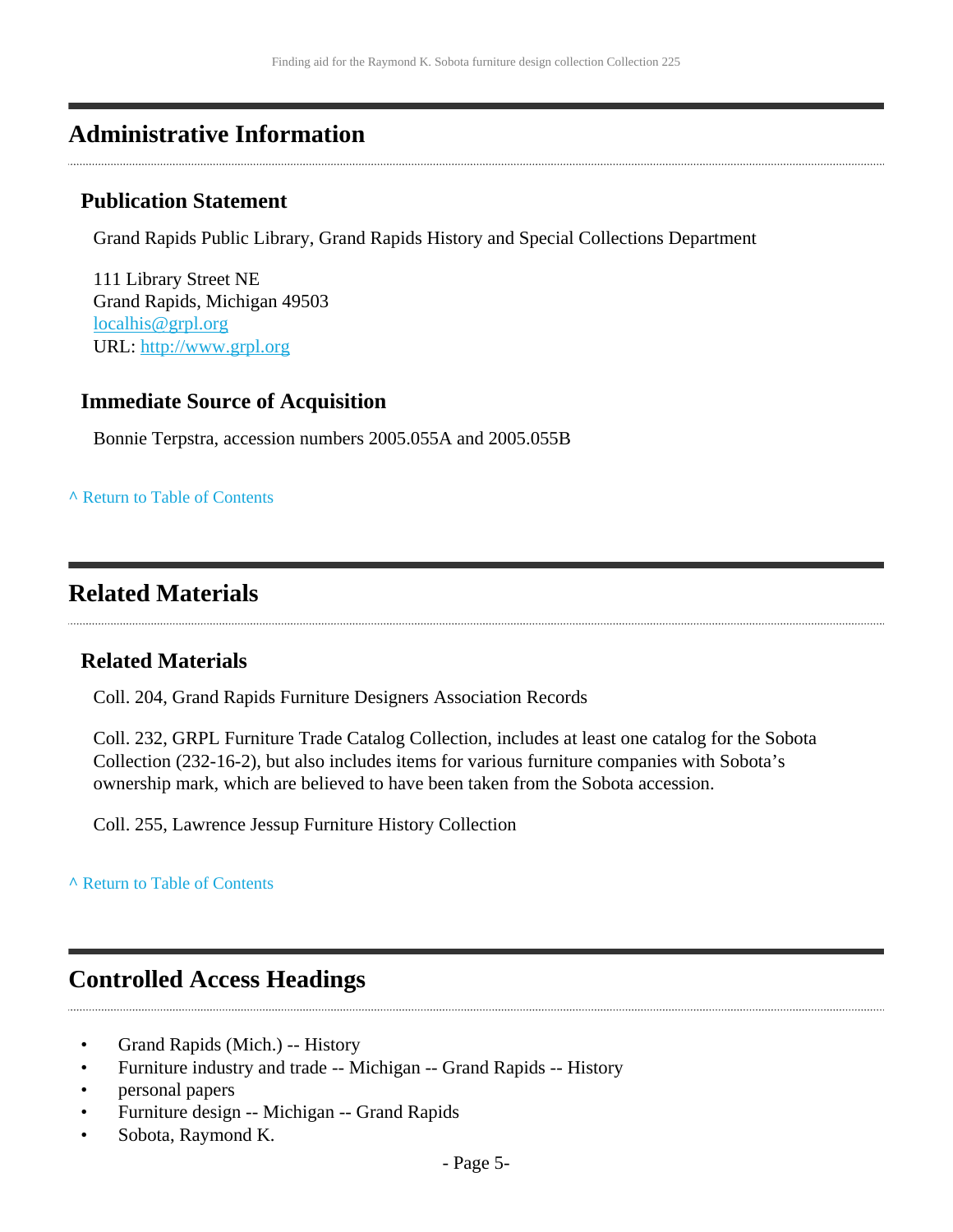- Sobota, Raymond K.
- Century Furniture Company (Grand Rapids, Mich.)

### <span id="page-5-0"></span>**General**

Cardella = Italian, mahogany

Capua = Biedermeier look myrtle with black acrylic

Chin-Hau oriental

Charter Hall = country English, natural and whitewashed oak.

Camber = teakwood with black borders.

Sobota Collection = oriental

**^** [Return to Table of Contents](#page-1-0)

# <span id="page-5-1"></span>**Collection Inventory**

#### <span id="page-5-2"></span>**Series I. Biographical / Historical**

#### **Scope and Contents**

Includes research materials related to the life of Raymond Sobota.

#### <span id="page-5-3"></span>**Biographical photos articles. Photocopies.**

| <b>Title/Description</b>                                                                                                                                                                                                | <b>Instances</b> |
|-------------------------------------------------------------------------------------------------------------------------------------------------------------------------------------------------------------------------|------------------|
| His Yen for Oriental Affects Design. In Hickory Daily Record.<br>Nov. 8, 1976. Community Life Column / Jane Roehrs, Lifestyles<br>editor. Says: his "K" initial stands for Karl, after his uncle.<br>Oversized, folded. | Box 1            |
|                                                                                                                                                                                                                         | Folder 1         |
| Liking What I See: recognizing taste, talent in furniture design /<br>by Pat Guinan. Hfd(?), July 8, 1987.                                                                                                              | Box 1            |
|                                                                                                                                                                                                                         | Folder 1         |
| Kendall College of Art Design. Newsletter, Winter 1990.                                                                                                                                                                 | Box 1            |
|                                                                                                                                                                                                                         | Folder 1         |
| Serenity, Classic Design and functional Elegance. In Tampa<br>Bay/The Suncoast's magazine. n.d.                                                                                                                         | Box 1            |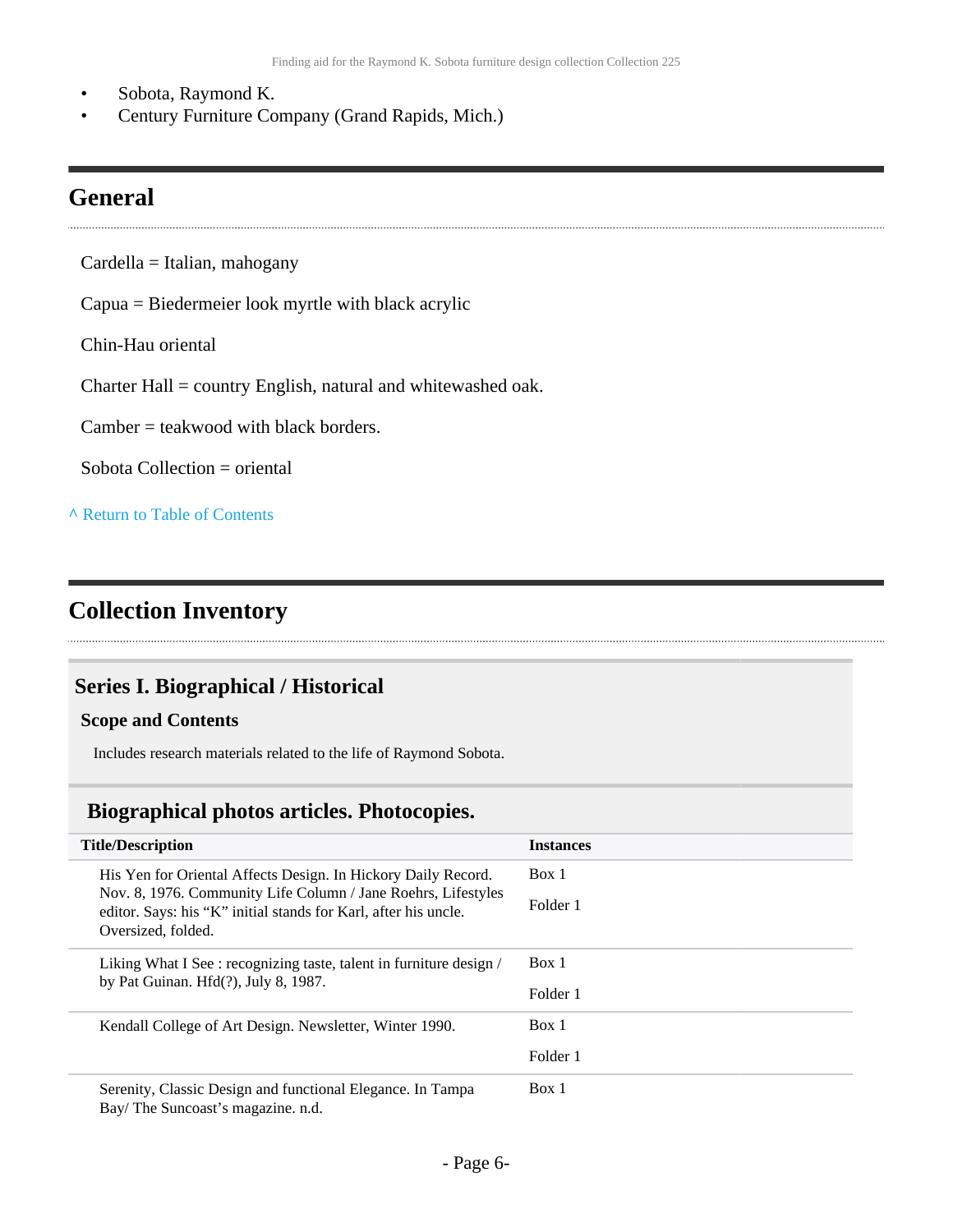|                                                                            | Folder 1            |
|----------------------------------------------------------------------------|---------------------|
| Former Kendall Student Designs New Collection for Century.                 | Box 1               |
| No source, n.d.                                                            | Folder 1            |
| Century. 10 photocopied sheets of new releases, copies of                  | Box 1               |
| adds, copies of trade information, etc. Specific dates sources<br>unknown. | Folder 1            |
| Biographical research.                                                     | Box 1               |
|                                                                            | Folder <sub>2</sub> |

# <span id="page-6-0"></span>**Photographs**

| <b>Title/Description</b>                                                                                                                                                                            | <b>Instances</b> |
|-----------------------------------------------------------------------------------------------------------------------------------------------------------------------------------------------------|------------------|
| Professional photos.                                                                                                                                                                                |                  |
| Raymond K. Sobota. American Society of Furniture                                                                                                                                                    | Box 1            |
| Designers. Distinguished Designer Award, 1989.                                                                                                                                                      | Folder 3         |
| Raymond K. Sobota / Century. Shows Sobota at drawing<br>board with books on shelf behind him.                                                                                                       | Box 1            |
|                                                                                                                                                                                                     | Folder 3         |
| Trade Photos of Sobota (2)                                                                                                                                                                          |                  |
| Century Furniture. Raymond K. Sobota. American Society of<br>Furniture Designers. Distinguished Designer Award, 1989.<br>Color. Signed by Sobota "To Bonnie Fred with love, your<br>Dad", 2005.055B | Box 1            |
|                                                                                                                                                                                                     | Folder 4         |
|                                                                                                                                                                                                     |                  |
| Raymond K. Sobota. American Society of Furniture Designers.<br>Distinguished Designer Award, 1989. [duplicate of item above]                                                                        | Box 1            |
|                                                                                                                                                                                                     | Folder 4         |

# <span id="page-6-1"></span>**American Society of Furniture Designers**

| <b>Title/Description</b>                                                                                             | <b>Instances</b> |
|----------------------------------------------------------------------------------------------------------------------|------------------|
| ASFD October Market Event program. Oct. 20, 1989.                                                                    | Box 1            |
| Greensboro, NC. Includes a page biography of Sobota as that<br>years Distinguished Designer. 2005.055B.1-2           | Folder 5         |
| Press Release. RE Sobota's Distinguished Designer Award,<br>1989.                                                    | Box 1            |
|                                                                                                                      | Folder 5         |
| Offprint. Source unidentified, pg. 3-10. Pages 3-6 on Raymond<br>K. Sobota, ASFD Distinguished Designer Award, 1989. | Box 1            |
|                                                                                                                      | Folder 5         |

# <span id="page-6-2"></span>**Clippings RE ASFD Award. (3 clippings)**

| <b>Title/Description</b>                        | <i><u><b>Instances</b></u></i> |
|-------------------------------------------------|--------------------------------|
| Furniture Today, Oct. 20, 1989. RE ASFD honors. | Box.                           |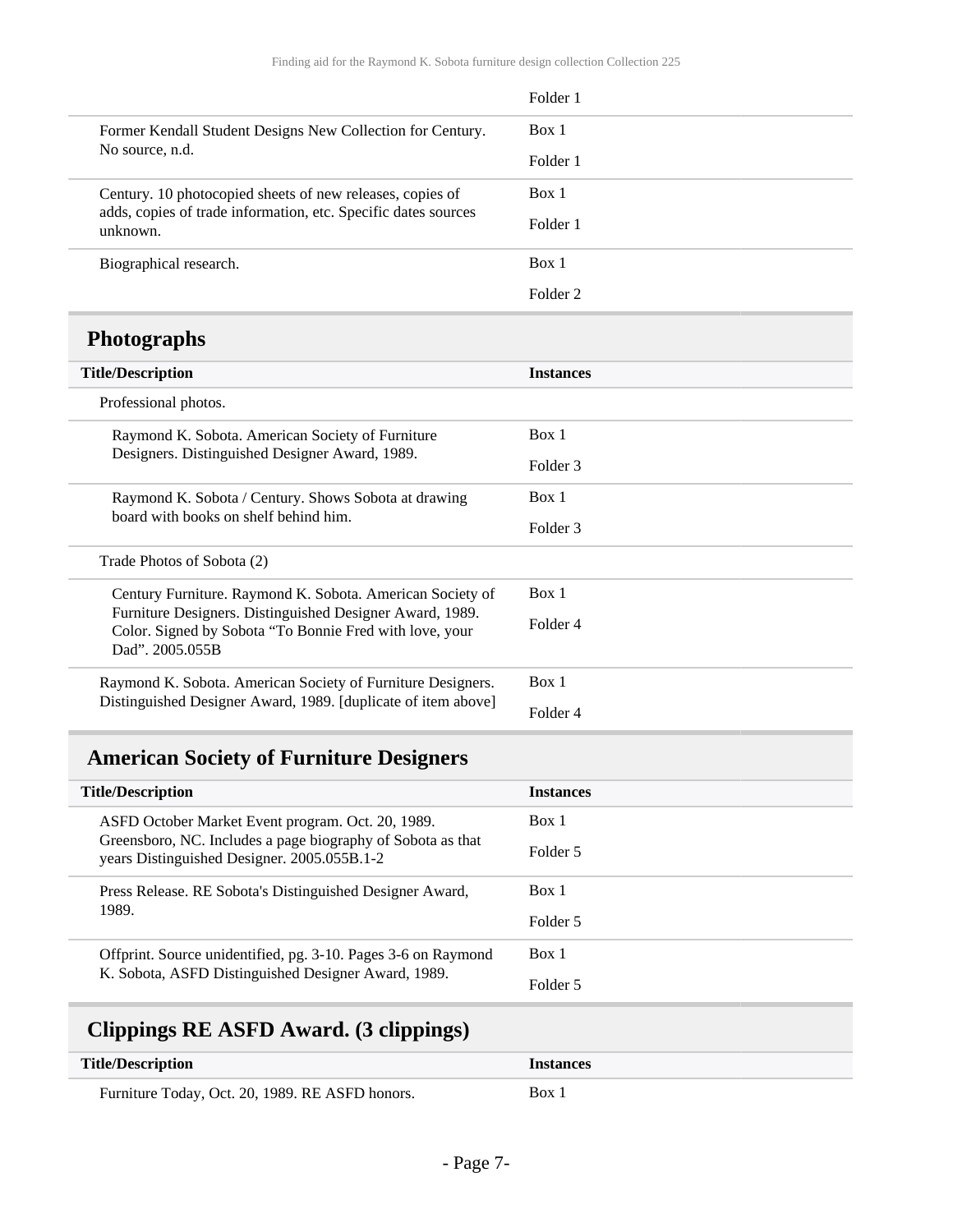|                                                 | Folder 6 |
|-------------------------------------------------|----------|
| Furniture Today, Oct. 22, 1989. RE ASFD honors. | Box 1    |
|                                                 | Folder 6 |
| A Return to Table of Contents                   |          |

#### <span id="page-7-0"></span>**Series II. Periodical Literature.**

| <b>Title/Description</b>                                                                                         | <b>Instances</b> |
|------------------------------------------------------------------------------------------------------------------|------------------|
| [serial] Colonial Homes, March/April, 1986. Reprint of Manorial<br>replicas. [Century Furniture Co. adaptations] | Box 1            |
|                                                                                                                  | Folder 8         |
| [serial] House Beautiful, January 1993, v. 135, no. 1.                                                           | Box 1            |
|                                                                                                                  | Folder 9         |
| Hekman Furniture, n.d. / G.R. Bookcase Chair, 1948 / Mt. Airy<br>Chair, 1955, 1963                               | Box 1            |
|                                                                                                                  | Folder 11        |

# <span id="page-7-1"></span>**Century Furniture, 1969-94. Various loose catalog pages and the following:**

| <b>Title/Description</b>                                                                                                                                                                                                                                                                                                          | <b>Instances</b> |
|-----------------------------------------------------------------------------------------------------------------------------------------------------------------------------------------------------------------------------------------------------------------------------------------------------------------------------------|------------------|
| Century Showplace. Winter Magazine 1994 [serial] Includes<br>"Decades of Style, Ray Sobota", p. 4                                                                                                                                                                                                                                 | Box 1            |
|                                                                                                                                                                                                                                                                                                                                   | Folder 10        |
| Copy of above article.                                                                                                                                                                                                                                                                                                            | Box 1            |
|                                                                                                                                                                                                                                                                                                                                   | Folder 10        |
| [photocopy] A New take on Oriental / by Barbara Garet. Design                                                                                                                                                                                                                                                                     | Box 1            |
| Lines [column]. Wood Wood Products May 1993. [serial] 2<br>copies                                                                                                                                                                                                                                                                 | Folder 10        |
| [photocopy] Encore of the Century. Country Home Oct. 1993.<br>[serial] 2 copies                                                                                                                                                                                                                                                   | Box 1            |
|                                                                                                                                                                                                                                                                                                                                   | Folder 10        |
| [photocopy] Century News. 40th Anniversary Special Issue. P.<br>B-7 "But the hiring of Ray Sotoba in 1953, both men say, was a<br>key factor in ensuring the company's success. Sobota designed<br>the first correlated group ever introduced at a furniture market.<br>The 6000 Citation Group, unveiled at the 1954 fall market | Box 1            |
|                                                                                                                                                                                                                                                                                                                                   | Folder 10        |
| .f [photocopy] "Century Furniture Company takes pride                                                                                                                                                                                                                                                                             | Box 1            |
| in presenting The National Trust Collection of England,<br>Wales and Northern Ireland. Mr. Harley F. Shuford, Junior,<br>President and Mr. Raymond K. Sobota, Director of Design  "<br>Includes excerpt from New York Times, Apr. 8, 1985 and NYT                                                                                 | Folder 10        |
| Magazine Apr. ? 1985.                                                                                                                                                                                                                                                                                                             |                  |

# <span id="page-7-2"></span>**Clippings, 1989-91.**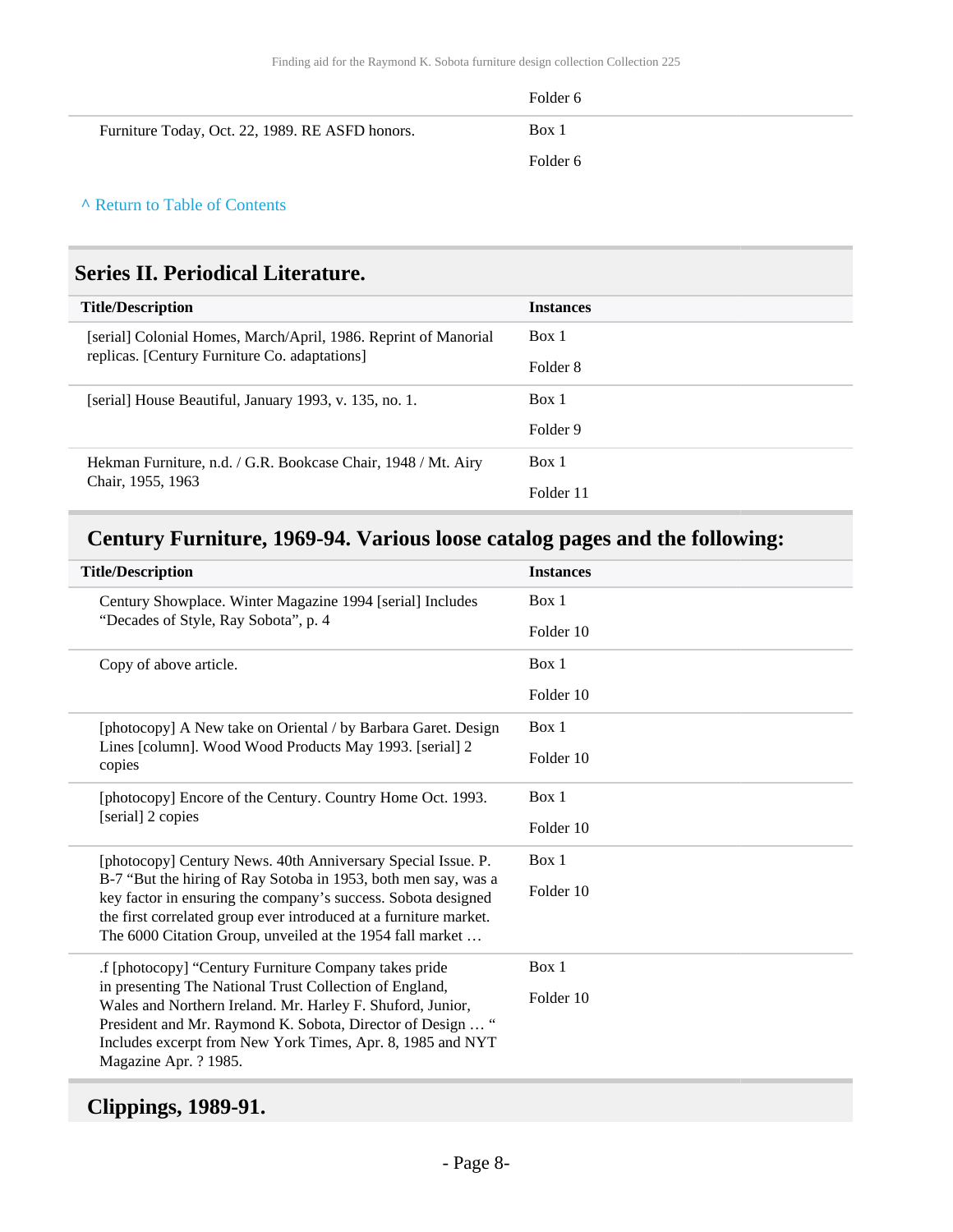| <b>Title/Description</b>                                                                                                      | <b>Instances</b> |
|-------------------------------------------------------------------------------------------------------------------------------|------------------|
| American Society of Furniture Designers' Distinguished<br>Designer Award. Furniture Today, Oct. 22, 1989., p. 53.             | Box 1            |
|                                                                                                                               | Folder 12        |
| Great Adaptations. Home [section] The Tampa Tribune, Aug. 3,                                                                  | Box 1            |
| 1991.                                                                                                                         | Folder 12        |
| A Flair for Furniture / by Jeanne Malmgren. St. Petersburg                                                                    | Box 1            |
| Times. [12/10/1989] [Bio info. 1948 left his uncle, Karl]<br>Schmidt. First acct. Grand Rapids Bookcase and Chair Co. Next    | Folder 12        |
| yr., Mount Airy Furniture and Chair Co., later Century Furniture                                                              |                  |
| and Hekman Furniture added to client list. 1954 Citation line<br>for Century Furniture Co., the company about to go under. 65 |                  |
| pieces, Cherry, clean lines, tapered legs with brass collars. 38                                                              |                  |
| years as Director of Design for Century, created more than 135                                                                |                  |
| collections, all with names beginning with "C"                                                                                |                  |

#### **^** [Return to Table of Contents](#page-1-0)

#### <span id="page-8-0"></span>**Series III. Furniture Trade Literature.**

#### <span id="page-8-1"></span>**Baker**

| <b>Title/Description</b>                                                                                                                                                                                                      | <b>Instances</b> |
|-------------------------------------------------------------------------------------------------------------------------------------------------------------------------------------------------------------------------------|------------------|
| [Furniture catalog] Baker. Finn Juhl ["the famous Danish"]<br>designer and architect"—pg. 2]. II. 15 pgs. N.d.                                                                                                                | Box 2            |
|                                                                                                                                                                                                                               | Folder 1         |
| [Furniture catalog. Has "S. Reeser"—ink, top right, cover. Has<br>Sobota's seal imprint] MR, Milling road : a collection of choice<br>European designs by Milling Road Furniture. A Division of<br>Baker Furniture, G.R. n.d. | Box 2            |
|                                                                                                                                                                                                                               | Folder 2         |
| [Furniture catalog. Has seal imprint "RKS. Library of Raymond"]                                                                                                                                                               | Box 2            |
| K. Sobota"] A Collection of Baker Furniture : assembled for<br>those who appreciate the finest. Holland, Mi.: Baker Furniture,                                                                                                | Folder 3         |
| Inc., n.d. LC-67-31334.                                                                                                                                                                                                       |                  |

# <span id="page-8-2"></span>**Berkey Gay**

| <b>Title/Description</b>                                                                                                            | <b>Instances</b> |
|-------------------------------------------------------------------------------------------------------------------------------------|------------------|
| The Berkey Gay style book / Berkey Gay Furniture Co. Grand<br>Rapids, MI: Berkey Gay, [1929]. 293 pp.+: ill.; 31x42 cm.<br>2005.055 | Box 4            |
| Berkey Gay Furniture Co. Price List. Feb. 1929. 93 pg. Found                                                                        | Box 2            |
| inside the Berkey Gay style book above, at pg. 177.                                                                                 | Folder 4         |
| <b>Century</b>                                                                                                                      |                  |

#### <span id="page-8-3"></span>**Title/Description Instances**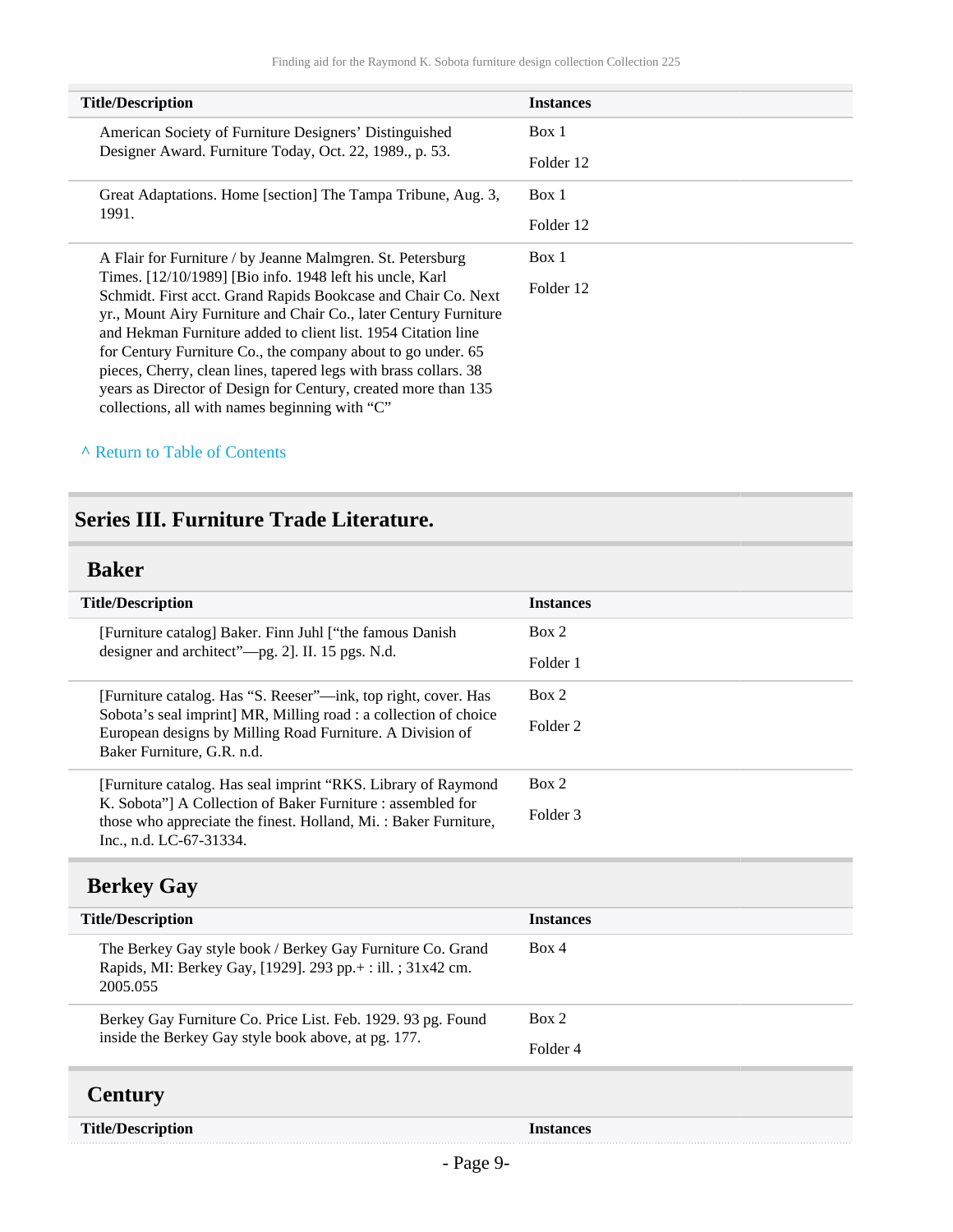| [Furniture catalog, in situ/periodical] Century / Century<br>Furniture company, Hickory, N.C., 1977.                                                                                                                                                                                                                                      | Box 2    |
|-------------------------------------------------------------------------------------------------------------------------------------------------------------------------------------------------------------------------------------------------------------------------------------------------------------------------------------------|----------|
|                                                                                                                                                                                                                                                                                                                                           | Folder 5 |
| The Claridge Collection. "The Claridge Collection, an<br>assemblage of eighteenth-century Georgian inspired furniture,<br>has been careful researched and interpreted by Raymond K.<br>Sobota for Century Furniture Company."-first page. Printed<br>6/89.                                                                                | Box 1    |
| Century. The Sobota Collection. [Includes a flyer. P. 1, has brief<br>bio. Info.] Printed 10/87. [Ming Chinese adapted style]                                                                                                                                                                                                             | Box 1    |
| Chambery. Century Furniture. "Chambery was designed by<br>Raymond K. Sobota and features design elements that reference<br>18th and 19th century provincial France." Printed 8/92.                                                                                                                                                        | Box 1    |
| Century. Chin Hua. Edition IX. " conceived by eminent<br>furniture designer Raymond K. Sobota " Printed 5/88.                                                                                                                                                                                                                             | Box 1    |
| Welcome to New World Regency  Carlton House by Century.<br>[cover] Introducing Carlton House  [first page of pocket<br>folder] Hickory, N.C.: Century Furniture Company, Hickory,<br>N.C., [1961] Pocket contains a catalog with 3 rings at the top.<br>The introductory pages stapled in the folder include an early<br>photo of Sobota. | $Box$ 3  |
| Welcome to Carlton House. New World Regency. Advertising<br>packet.                                                                                                                                                                                                                                                                       | $Box$ 3  |

# <span id="page-9-0"></span>**Grand Rapids Bookcase Chair Co., Hastings, Mi.**

| <b>Title/Description</b>                                                       | <b>Instances</b> |
|--------------------------------------------------------------------------------|------------------|
| [Furniture catalog. Has Sobota seal on first page] Oakmasters.                 | Box 2            |
| Grand Rapids Bookcase Chair Co., Hastings, Michigan. Catalog<br>no. 101. 1950. | Folder 6         |

# <span id="page-9-1"></span>**Grand Rapids Craftsman Co.**

| <b>Title/Description</b>                                                                    | <b>Instances</b>    |
|---------------------------------------------------------------------------------------------|---------------------|
| [Furniture catalog. Folder. Poster sized sheet, folded octo]                                | Box 2               |
| Grand Rapids Craftsman Co. [New Chairs] n.d. "in addition to<br>catalogue no. 8" Form 3547. | Folder <sub>7</sub> |

### <span id="page-9-2"></span>**Hekman Furniture Co.**

| <b>Title/Description</b>                                                                                                 | <b>Instances</b> |
|--------------------------------------------------------------------------------------------------------------------------|------------------|
| Over 50 Years: Heckman Furniture, Tables and chairs,<br>1922-1973. N.d.                                                  | Box 2            |
|                                                                                                                          | Folder 8         |
| Heckman Fine Furniture "Thompson"—in ink, top right corner,<br>cover. Printing by Knickerbocker Press, 12-1-76., 95 pgs. | Box 2            |
|                                                                                                                          | Folder 9         |
| Hekman Fine Furniture. Printing by Knickerbocker Press, Sept.<br>[19] 78. 105 pgs.                                       | Box 2            |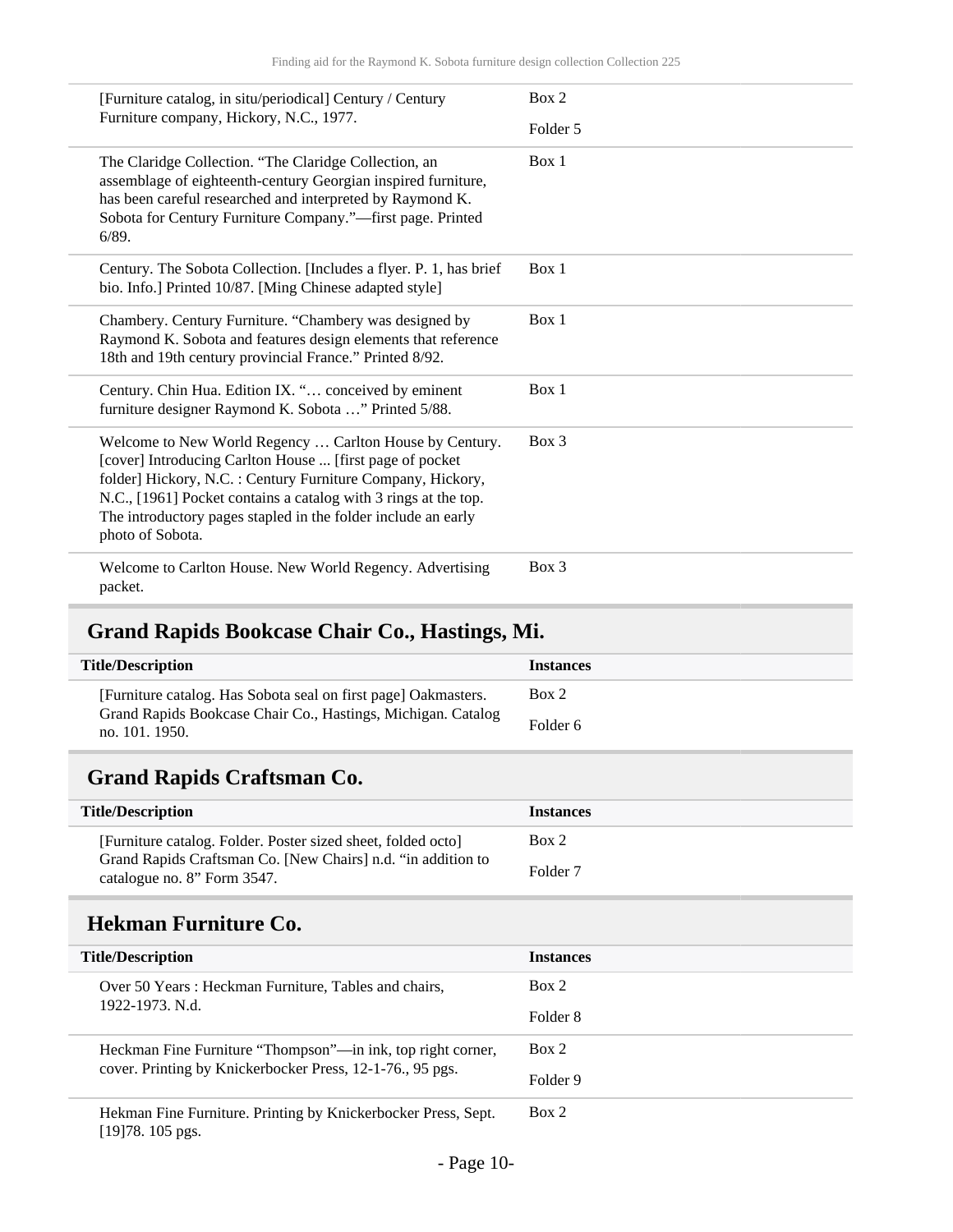| Box 3<br>[Furniture catalog. Mustard colored 3-ringed binder, worn.]<br>Lined notebook paper sheet at front with red marker, unsigned<br>note: "All piece's in this catalog designed by Raymond K. |  | Folder 10 |  |
|----------------------------------------------------------------------------------------------------------------------------------------------------------------------------------------------------|--|-----------|--|
| Sobota". Hekman, tables chairs. N.d.                                                                                                                                                               |  |           |  |

# <span id="page-10-0"></span>**John Widdicomb Co.**

| <b>Title/Description</b>                                                                                           | <b>Instances</b> |
|--------------------------------------------------------------------------------------------------------------------|------------------|
| [Furniture catalog]. Red paper covers with 2 brass wing brads                                                      | Box 2            |
| through 2 holes on left. Has Sotoba's seal imprint Wm. A.<br>Berkey, Division of John Widdicomb Co. n.d.           | Folder 11        |
| [Furniture catalog. Paper. Octo, poster size. Has Sobota's seal                                                    | Box 2            |
| imprint.] Widdicomb / designed by T.H. Robsjohn-Gibbings.<br>n.d. Poor condition. No photocopying. See Usage Copy. | Folder 12        |
| Usage photocopies                                                                                                  | Box 4            |
| [Furniture catalog. Similar to above] Widdicomb / designed by                                                      | Box 2            |
| T.H. Robjohn-Gibbings. N.d. Poor condition. No photocopying.<br>See Usage Copy.                                    | Folder 13        |
| Usage photocopy                                                                                                    | Box 4            |
|                                                                                                                    |                  |

### <span id="page-10-1"></span>**Johnson Furniture Co.**

| <b>Title/Description</b>                                                                                                   | <b>Instances</b> |
|----------------------------------------------------------------------------------------------------------------------------|------------------|
| [Furniture catalog. Has Sobota seal first page] J. [Johnson]                                                               | Box 2            |
| Custom arrangements : an innovation in fine furniture / designed<br>by Renzo R. Rutili. G.R. : Johnson Furniture Co., n.d. | Folder 14        |
| Landstrom Furniture Corporation (Rockford, Il.) Price List, July                                                           | Box 2            |
| 1930. Bedroom and dining room furniture. Found inside the<br>Berkey Gay style book, at pg. 177.                            | Folder 15        |

#### **^** [Return to Table of Contents](#page-1-0)

#### <span id="page-10-2"></span>**Series IV. Miscellaneous.**

|  | <b>Title/Description</b>                                                                                                         | <b>Instances</b> |
|--|----------------------------------------------------------------------------------------------------------------------------------|------------------|
|  | Sketch. Ornamental detail. Pencil on vellum. Found at pg. 255 of<br>the Berkey Gay Style book, also included in this collection. | Box 1            |
|  |                                                                                                                                  | Folder 7         |
|  | Designs for Convenient Living / by Richard B. Pollman.                                                                           | $Box\ 3$         |
|  | Detroit: Home Planners, Inc., 1950. Cover title: 125 Designs for                                                                 |                  |
|  | Convenient Living. Formerly 728.P764:2 copy e. The presence of                                                                   |                  |
|  | this item in Sobota's Collection is currently unexplained.                                                                       |                  |